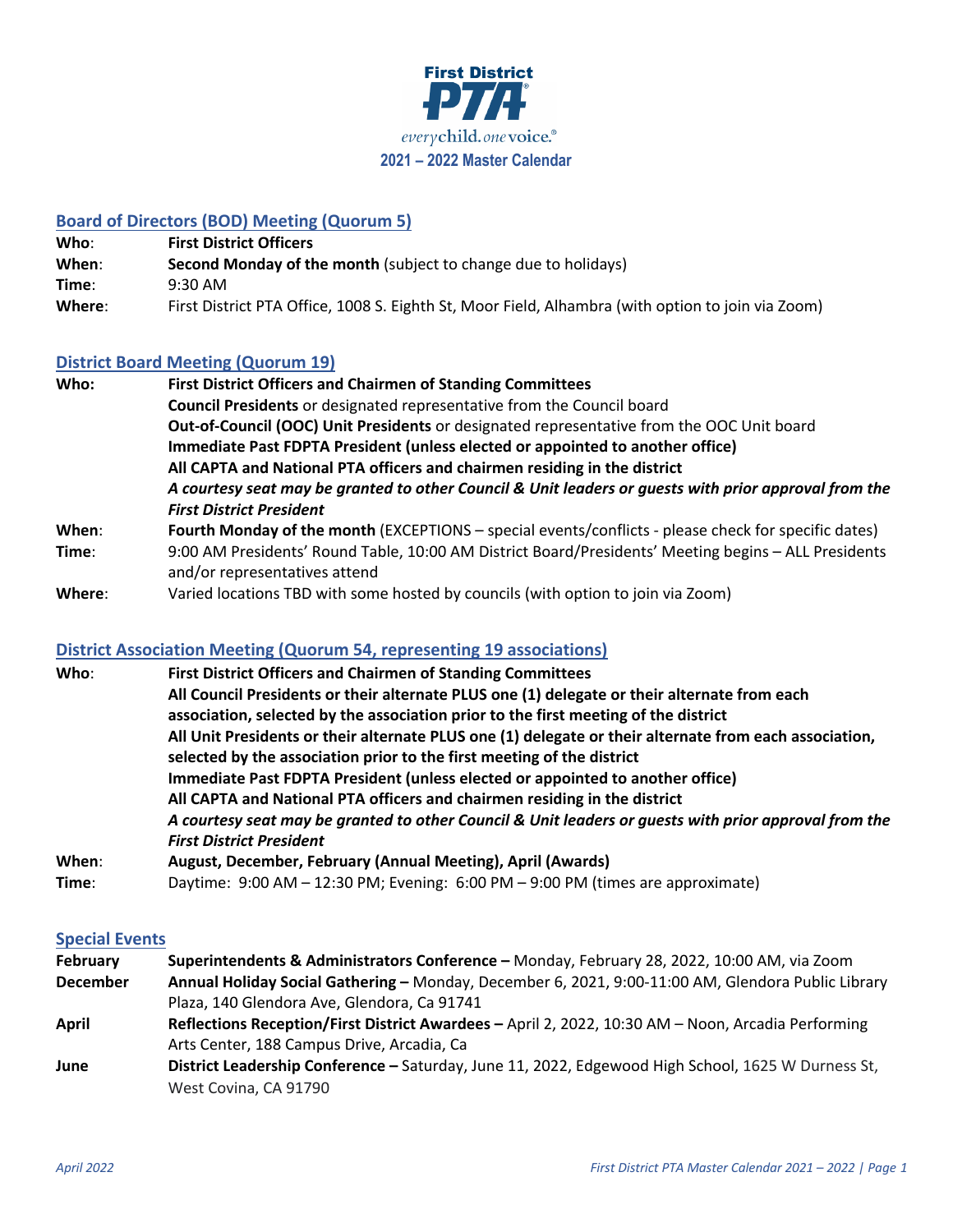

## **Due Dates and Deadlines**

Dates listed on the calendar are **DUE DATES TO FIRST DISTRICT OFFICE** (except where noted, i.e., DUE at State office). These dates are **FINAL** to allow time for First District to process information & remittances and to forward through channels to meet State deadlines. **Please note that items must be received in the District office by DUE DATE.**

> **First District President's Theme:** *"First for All Children"& "Together for All Children"* **First District Membership Theme:** *"Together we Grow"* **District Membership Challenge:** *"22% by 22"* **State PTA Membership Theme:** See CAPTA Membership Challenges & Incentives **State PTA Membership Unit Challenge:** See CAPTA Membership Challenges & Incentives **National PTA 2021 - 2022 Reflections Theme:** *"I Will Change the World By..."*

### **June**

- 11 **New President Orientation** 9:00 AM, Covina Valley District Field, Hanes Center, 220 W. Puente Street, Covina, CA and via Zoom
- 12 **District Leadership Training Conference** 8:00am-2:00pm, Zoom
- 14 *BOD Meeting* 9:30 AM; Zoom
- 24-27 National PTA Convention Virtual
- 30 District Office closes for summer break Fiscal Year-End Due to State PTA: Final membership per capita for 2020-21

#### **July**

- 1 Annual Membership Campaign begins 2020 2021
- 9 *BOD Retreat* 9:00am, Russell Home
- 19 District Office reopens

#### **August**

- 9 *BOD Meeting* 9:30 AM; First District PTA Office with option to Zoom
- 23 **District Board Special Meeting –** 9:15-9:30 AM; Covina Valley District Field, Hanes Center, 220 W. Puente Street, Covina, CA and via Zoom

**AND District Association Meeting** – Check-in 9:00 AM; Meeting begins at 9:30 AM; Covina Valley District Field, Hanes Center, 220 W. Puente Street, Covina, CA and via Zoom

**DISTRICT Business:** Adopt Master Calendar, Budget, Annual Financial Report and YE Audit; Approve Contracts & Financial Reports; Ratify Presidential Appointments

- **Due: •** *Membership per capita (due monthly)*
	- Council and Unit Annual Financial Reports, YE Audits (Fiscal YE 5/31)
	- Council and Unit 2021 2022 Budgets

#### **September**

- 6 **District Office Closed -- Labor Day**
- 9-11 State Board of Managers Sacramento Hilton Arden West
- 13 *BOD Meeting* 9:30 AM; First District PTA Office with option to Zoom
- 20 **Out-of-Council President Orientation –** 6:30 PM, via Zoom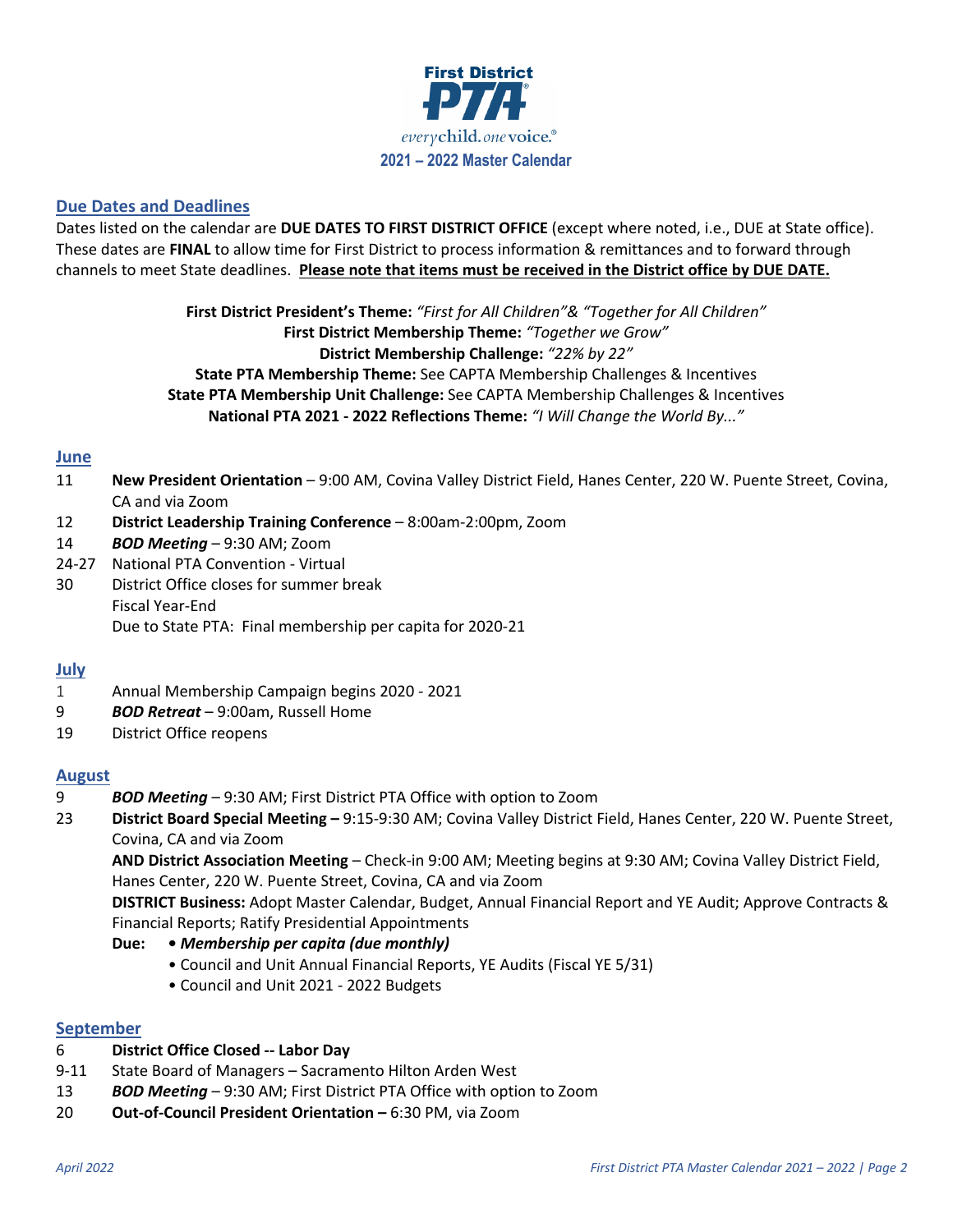

# **2021 – 2022 Master Calendar**

27 **District Association Meeting & President's Round Table** – 6:00 PM Presidents' Round Table; 7:00 PM District Association Meeting begins; via Zoom

**DISTRICT Business:**

- **Due:**  *Membership per capita (due monthly)*
	- Council and Unit Annual Financial Reports, YE Audits (FYE 6/30)
	- Council and Unit 2021 2022 Budgets
	- Council/OOC Presidents' Quarterly Reports

### **October**

- 1 **Due to DISTRICT**: *Membership per capita 30 members to qualify for "Ready, Set, Remit"*
- 11 *BOD Meeting* 9:30 AM; First District PTA Office with option to Zoom
- 15 Due to State PTA:
	- Grant Apps Cultural Arts, Outreach/Translation, Healthy Lifestyles, Parent Education
	- Continuing Education Scholarship Apps School Nurses, Credentialed Teachers, Counselors, and PTA Volunteers
- 23-31 Red Ribbon Week
- 25 **District Board Meeting** Check-in 9:00 AM; District Board Meeting begins 9:30 AM; via Zoom
	- **Due**: *Membership per capita (due monthly)*
		- Council & Unit copies of IRS 990N/990EZ/990 (FYE 5/31)
		- Council & Unit copies of state FTB Form 199N/199 (FYE 5/31)
		- Council & Unit copies of RRF-1 form & CT-TR-1 form, if applicable (FYE 5/31)
		- Liability Insurance Premiums \$258 for Units, \$178 for Councils
- 30 Due to State PTA: "*Ready, Set, Remit"* membership challenge Thirty (30) memberships due to State PTA
- 31 **2020 - 2021 PTA Membership Cards EXPIRE**

### **November**

- 1 **2021 - 2022 Membership Cards – PTA Board members at all levels** must have a current card or not allowed to hold board office/position, debate, make motions, vote
- 1 Due to State PTA DRAFT Resolutions, 2022 2023 National PTA Reflections Theme Search Entries
- 1\* *BOD Meeting* 9:30 AM; First District PTA Office with option to Zoom
- 2 **Election Day – VOTE**
- 4-6 State Board of Managers, Ontario Double Tree Hotel
- 15 **Due to DISTRICT:** *Membership dues – 1st required remittance* minimum 15 members **to be in good standing**

15\* **District Board Meeting & Presidents' Round Table** – 6:00 PM President's Round Table; 7:00 PM District Board Meeting begins; via Zoom

**Distribute:** District Commemorative Scholarship Forms

- **Due**:  *Membership per capita (due monthly)*
	- Council & Unit copies of IRS 990N/990EZ/990 (FYE 6/30)
	- Council & Unit copies of state FTB form 199N/199 (FYE 6/30)
	- Council & Unit copies of RRF-1 form & CT-TR1 form, if applicable (FYE 6/30)
- 24-26 **District Office closed – Thanksgiving Break**

# **December**

1 **Due to DISTRICT - REFLECTIONS Entries and Forms**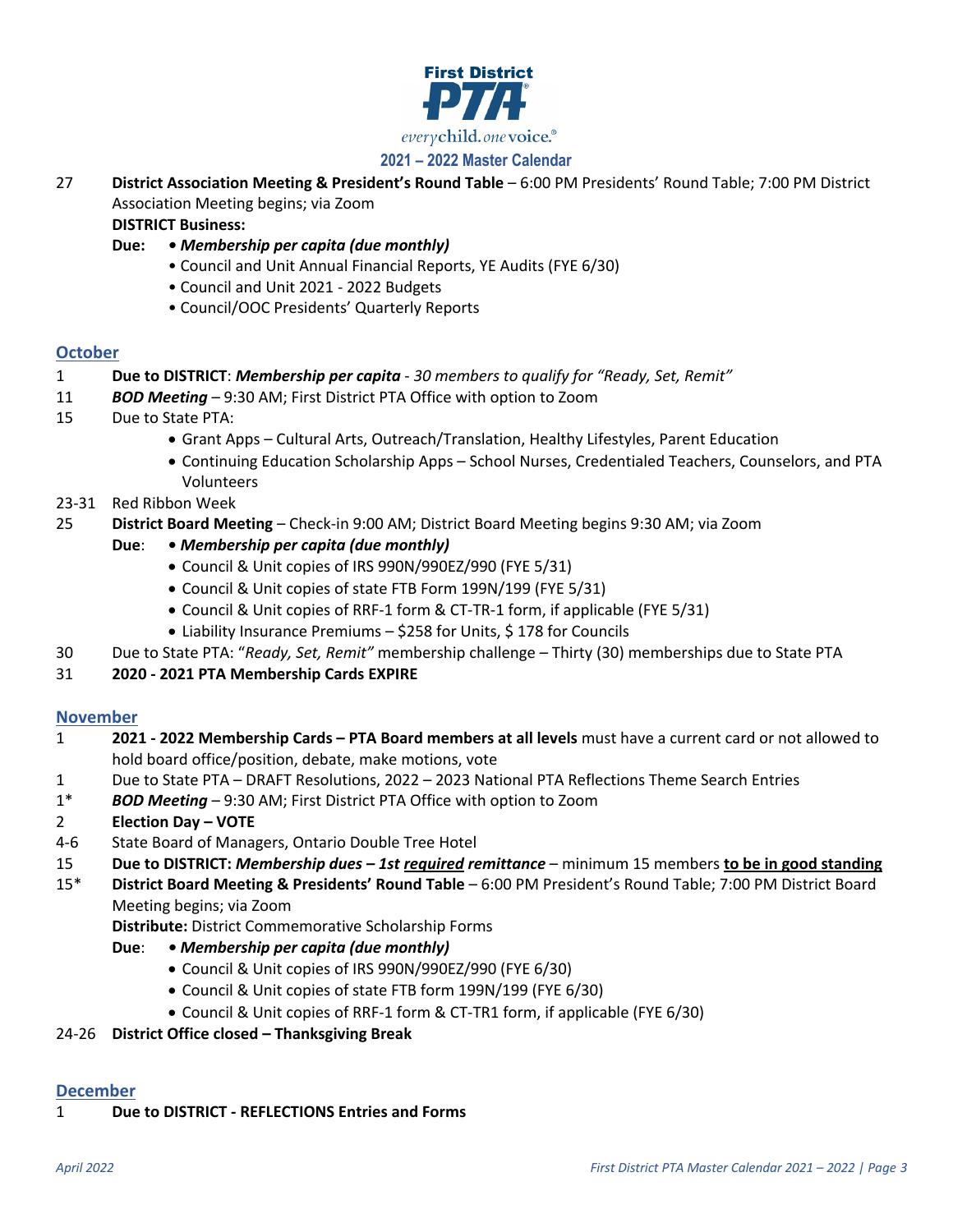

# **2021 – 2022 Master Calendar**

- 6\* **Holiday Social Gathering**  Monday, December 6, 2021, 9:00-11:00 AM, Glendora Public Library Plaza, 140 Glendora Ave, Glendora, Ca 91741
	- **Due**:  *Membership per capita (due monthly)*
		- Council/OOC Presidents' Quarterly Report
		- Workers' Compensation Annual Payroll Report & Estimated Surcharge 5% (1/5/2022 1/4/2023)
- 13 *BOD Meeting* **–** Sheen Home, La Crescenta, Ca; 9:30 AM
- 17 District Office closes for Winter Break

## **January 2021**

- 3 District Office Opens Kick off Mid-Year Membership Campaign
- 5 Due to State PTA: FINAL Resolutions (Requires council/district approval, cover letters & signatures)
- 10 *BOD Meeting* Via Zoom, 9:30 AM
- 17 **District Office Closed**  Martin Luther King Jr. Day
- 24-25 **State PTA Legislation Conference** Sacramento Sheraton Grand (1/24) & The Kimpton Sawyer Hotel (1/25)
- 31 **District Board Meeting & President's Round Table** 6:00 PM Presidents' Round Table; 7:00 PM District Board Meeting begins; via Zoom
	- **Due**:  *Membership per capita (due monthly)*
		- Council/Unit Mid-Year Audits (FYE 5/31)
- 31 Due to State PTA: Workers' Compensation Annual Payroll Reports and premiums, if any

## **February**

1 Due to State PTA: CAPTA Graduating High School Senior Scholarship applications

**Due to DISTRICT:** *Teacher's Matter Applications submitted and membership per capita paid*

- 10-12 State Board of Managers, Sacramento Hilton Arden West
- 14 *BOD Meeting* First District PTA Office with option to Zoom, 9:30 AM
- 17 National PTA Founders Day honoring the three PTA founders as well as past and present PTA leaders
- 21 **District Office Closed - President's Day**
- 23 **Monthly Subject Matter Call** Via Zoom; 7:00 PM; Community Concerns focus
- 28 **District Association Annual Meeting & Founders Day/Superintendents & Administrators Conference**
	- Association Meeting Check-in 9:00 AM; Association Meeting begins 9:30 AM (PTA leaders)
	- Program Check-in 10:30 AM; Program begins 11:00 AM (Superintendents, Administrators & Guests)
	- Hybrid Meeting Via Zoom and In-person. In-person location Covina Valley School District Hanes Center, 220 W. Puente St, Covina, Ca

**Business:** Elect district voting delegates to California State PTA Convention; Select National PTA Convention district delegates; Adopt mid-year audit; Approve Contracts & Financial Reports

- **Program:** Celebrate Founders Day/Superintendents & Administrators Conference
- **Due:** *• Membership per capita (due monthly)*
	- Council/OOC Presidents' Quarterly Report
	- Council/Unit Mid-Year Audits (FYE 6/30)
	- Founders Day Freewill Offerings (units & councils remit forwarded funds)

### **March**

### 1 **Due**: *Final Membership per capita remittance to qualify for STATE membership awards*

- 1 Phoebe Apperson Hearst Innovation in Family Engagement Award applications due to National PTA
- 1 State PTA Convention Online Registration begins
- 7\* *BOD Meeting* First District PTA Office with option to Zoom, 9:30 AM